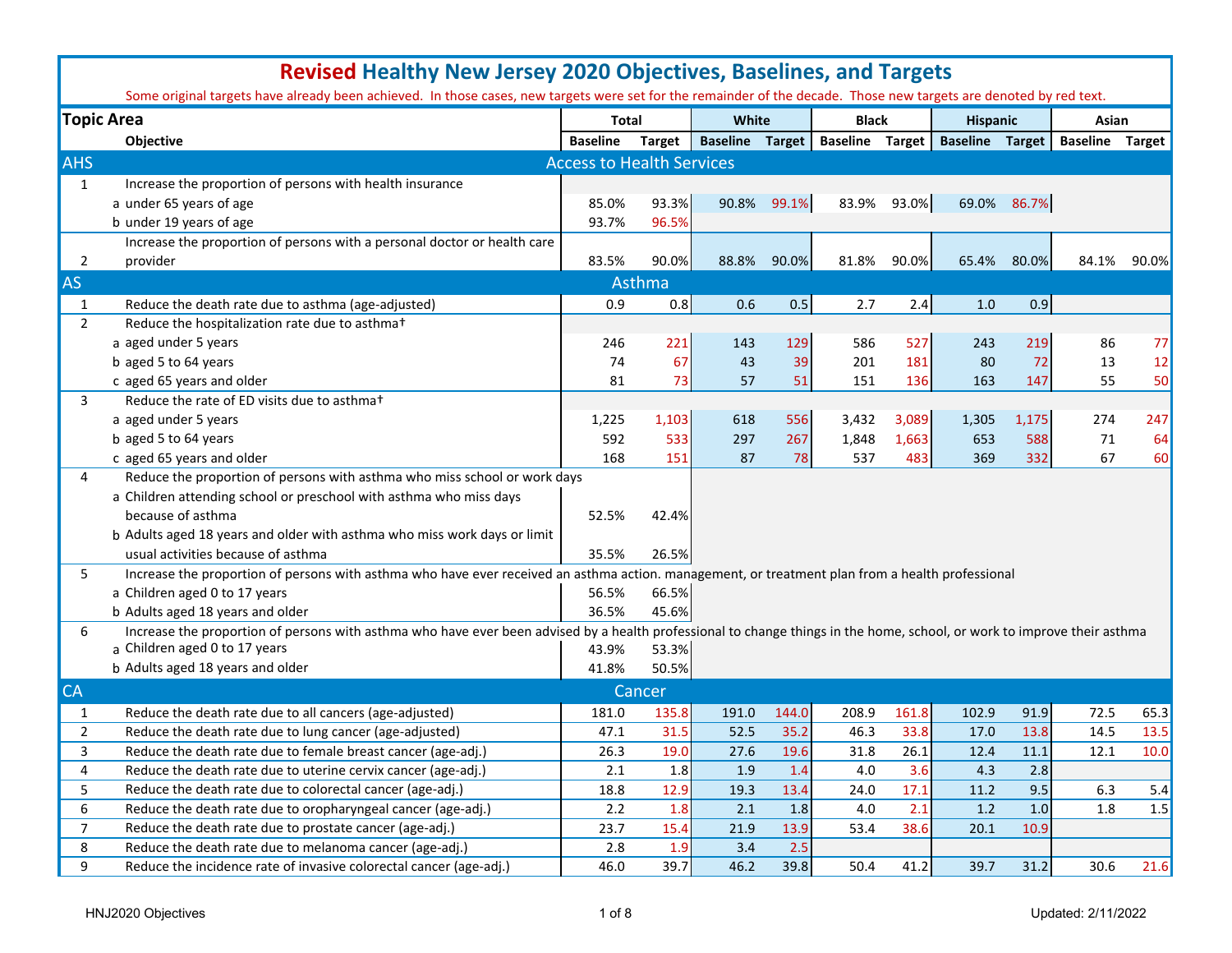|                   | <b>Revised Healthy New Jersey 2020 Objectives, Baselines, and Targets</b>                                                                                          |                               |                 |                        |             |                        |             |                        |             |                        |             |  |  |  |
|-------------------|--------------------------------------------------------------------------------------------------------------------------------------------------------------------|-------------------------------|-----------------|------------------------|-------------|------------------------|-------------|------------------------|-------------|------------------------|-------------|--|--|--|
|                   | Some original targets have already been achieved. In those cases, new targets were set for the remainder of the decade. Those new targets are denoted by red text. |                               |                 |                        |             |                        |             |                        |             |                        |             |  |  |  |
| <b>Topic Area</b> |                                                                                                                                                                    | <b>Total</b>                  |                 | White                  |             | <b>Black</b>           |             | <b>Hispanic</b>        |             | Asian                  |             |  |  |  |
|                   | <b>Objective</b>                                                                                                                                                   | <b>Baseline</b>               | <b>Target</b>   | <b>Baseline Target</b> |             | <b>Baseline Target</b> |             | <b>Baseline Target</b> |             | <b>Baseline Target</b> |             |  |  |  |
|                   | Reduce the incidence rate of invasive uterine cervical cancer (age-                                                                                                |                               |                 |                        |             |                        |             |                        |             |                        |             |  |  |  |
| 10                | adjusted)                                                                                                                                                          | 8.8                           | 7.2             | 8.9                    | 7.1         | 11.8                   | 9.0         | 12.9                   | 11.6        | 4.0                    | 3.6         |  |  |  |
|                   | Reduce the incidence rate of late-stage female breast cancer (age-                                                                                                 |                               |                 |                        |             |                        |             |                        |             |                        |             |  |  |  |
| 11                | adjusted)                                                                                                                                                          | 48.1                          | 43.7            | 48.3                   | 43.3        | 54.9                   | 48.9        | 38.5                   | 35.7        | 33.1                   | 30.1        |  |  |  |
|                   |                                                                                                                                                                    |                               |                 |                        |             |                        |             |                        |             |                        |             |  |  |  |
|                   | Increase the proportion of cancer survivors who are living 5 years or                                                                                              |                               |                 |                        |             |                        |             |                        |             |                        |             |  |  |  |
| 13                | longer after diagnosis (+diagnosed 2003-07 and followed thru 2010)                                                                                                 | 66.6%                         | 74.6%           | 66.8%                  | 75.0%       | 58.7%                  | 65.7%       | 67.3%                  | 74.6%       | 69.0%                  | 75.2%       |  |  |  |
|                   | Increase the proportion of women aged 21 to 65 years who receive a                                                                                                 |                               |                 |                        |             |                        |             |                        |             |                        |             |  |  |  |
|                   | cervical cancer screening based on the most recent guidelines (Pap                                                                                                 |                               |                 |                        |             |                        |             |                        |             |                        |             |  |  |  |
| 14                | smear within past 3 years)                                                                                                                                         | 85.1%                         | 93.6%           | 86.3%                  | 94.9%       | 90.3%                  | 99.3%       | 86.1%                  | 94.7%       | 72.5%                  | 79.8%       |  |  |  |
|                   |                                                                                                                                                                    |                               |                 |                        |             |                        |             |                        |             |                        |             |  |  |  |
|                   | Increase the proportion of adults aged 50 to 75 years who receive a                                                                                                |                               |                 |                        |             |                        |             |                        |             |                        |             |  |  |  |
| 15                | colorectal cancer screening based on the most recent guidelines                                                                                                    | 63.8%                         | 70.2%           | 65.5%                  | 72.1%       | 65.0%                  | 71.5%       | 62.9%                  | 69.2%       | 49.1%                  | 62.6%       |  |  |  |
|                   | Increase the proportion of women aged 50 to 74 years who receive a                                                                                                 |                               |                 |                        |             |                        |             |                        |             |                        |             |  |  |  |
|                   | breast cancer screening based on the most recent guidelines                                                                                                        |                               |                 |                        |             |                        |             |                        |             |                        |             |  |  |  |
| 16                | (mammogram in past 2 years)                                                                                                                                        | 79.5%                         | 87.5%           | 78.5%                  | 86.4%       | 85.0%                  | 93.5%       | 83.5%                  | 91.9%       | 72.9%                  | 91.5%       |  |  |  |
|                   | Increase the proportion of men aged 40 and over whose doctor, nurse or                                                                                             |                               |                 |                        |             |                        |             |                        |             |                        |             |  |  |  |
|                   | other health professional have ever talked to them about the                                                                                                       |                               |                 |                        |             |                        |             |                        |             |                        |             |  |  |  |
|                   | advantages and disadvantages of the prostate-specific antigen (PSA) test                                                                                           |                               |                 |                        |             |                        |             |                        |             |                        |             |  |  |  |
| 17                | to screen for prostate cancer                                                                                                                                      | 22.2%                         | 24.4%           | 20.8%                  | 25.2%       | 34.8%                  | 38.3%       | 22.1%                  | 24.3%       | 14.5%                  | 23.5%       |  |  |  |
|                   | Reduce the proportion of adults aged 18 years and older who report                                                                                                 |                               |                 |                        |             |                        |             |                        |             |                        |             |  |  |  |
| 18                | sunburn                                                                                                                                                            | 23.9%                         | 16.0%           | 34.1%                  | 23.9%       | 5.0%                   | 4.5%        | 12.9%                  | 10.3%       | 8.2%                   | 7.4%        |  |  |  |
| <b>CKD</b>        |                                                                                                                                                                    | <b>Chronic Kidney Disease</b> |                 |                        |             |                        |             |                        |             |                        |             |  |  |  |
| $\mathbf{1}$      | Reduce the death rate due to kidney disease (age-adjusted)                                                                                                         | 17.6                          | 13              | 16.3                   | 12.3        | 31.9                   | 22.6        | 11.5                   | 9.0         | 11.8                   | 6.4         |  |  |  |
| $\overline{2}$    | Reduce the incidence of end-stage renal disease (ESRD)*                                                                                                            | 37.5                          | 33.8            | 31.7                   | 28.5        | 75.4                   | 67.9        |                        |             | 18.9                   | 17.0        |  |  |  |
|                   | Reduce the incidence of ESRD due to diabetes among adults aged 18                                                                                                  |                               |                 |                        |             |                        |             |                        |             |                        |             |  |  |  |
| 3                 | years and older with diagnosed diabetes                                                                                                                            | 22.4                          | 20.2            |                        |             |                        |             |                        |             |                        |             |  |  |  |
|                   | Reduce the death rate due to end-stage renal disease (ESRD) (age-                                                                                                  |                               |                 |                        |             |                        |             |                        |             |                        |             |  |  |  |
| 4                 | adjusted)                                                                                                                                                          | 4.4                           | 4.0             | 3.6                    | 3.2         | 12.2                   | 10.9        | 4.0                    | 3.6         | 2.2                    | 2.0         |  |  |  |
| <b>DM</b>         |                                                                                                                                                                    |                               | <b>Diabetes</b> |                        |             |                        |             |                        |             |                        |             |  |  |  |
| 1                 | Reduce the death rate due to diabetes (age-adjusted)                                                                                                               | 24.5                          | 15.8            | 21.6                   | 13.9        | 48.4                   | 32.0        | 29.4                   | 16.9        | 18.0                   | 12.0        |  |  |  |
|                   | Reduce the rate of lower extremity amputations in persons with                                                                                                     |                               |                 |                        |             |                        |             |                        |             |                        |             |  |  |  |
| $\overline{2}$    | diagnosed diabetes (per 1,000)                                                                                                                                     | 2.7                           | 2.4             | 2.8                    | 2.5         | 4.8                    | 4.3         | 1.4                    | 1.3         | 0.5                    | 0.45        |  |  |  |
|                   | Increase the proportion of adults with diabetes who have an annual                                                                                                 |                               |                 |                        |             |                        |             |                        |             |                        |             |  |  |  |
| 3                 | dilated eye examination (age-adjusted)                                                                                                                             | 67.8%                         | 74.6%           |                        | 66.6% 73.3% |                        | 69.7% 76.7% |                        | 64.3% 70.7% | 72.7%                  | 80.0%       |  |  |  |
|                   |                                                                                                                                                                    |                               |                 |                        |             |                        |             |                        |             |                        |             |  |  |  |
|                   | Increase the proportion of adults with diabetes who have a glycosylated                                                                                            |                               |                 |                        |             |                        |             |                        |             |                        |             |  |  |  |
| 4                 | hemoglobin measurement (A1C) at least twice a year (age-adjusted)                                                                                                  | 61.8%                         | 68.0%           |                        | 67.6% 74.4% |                        | 64.4% 70.8% |                        | 46.6% 51.3% |                        | 79.1% 87.0% |  |  |  |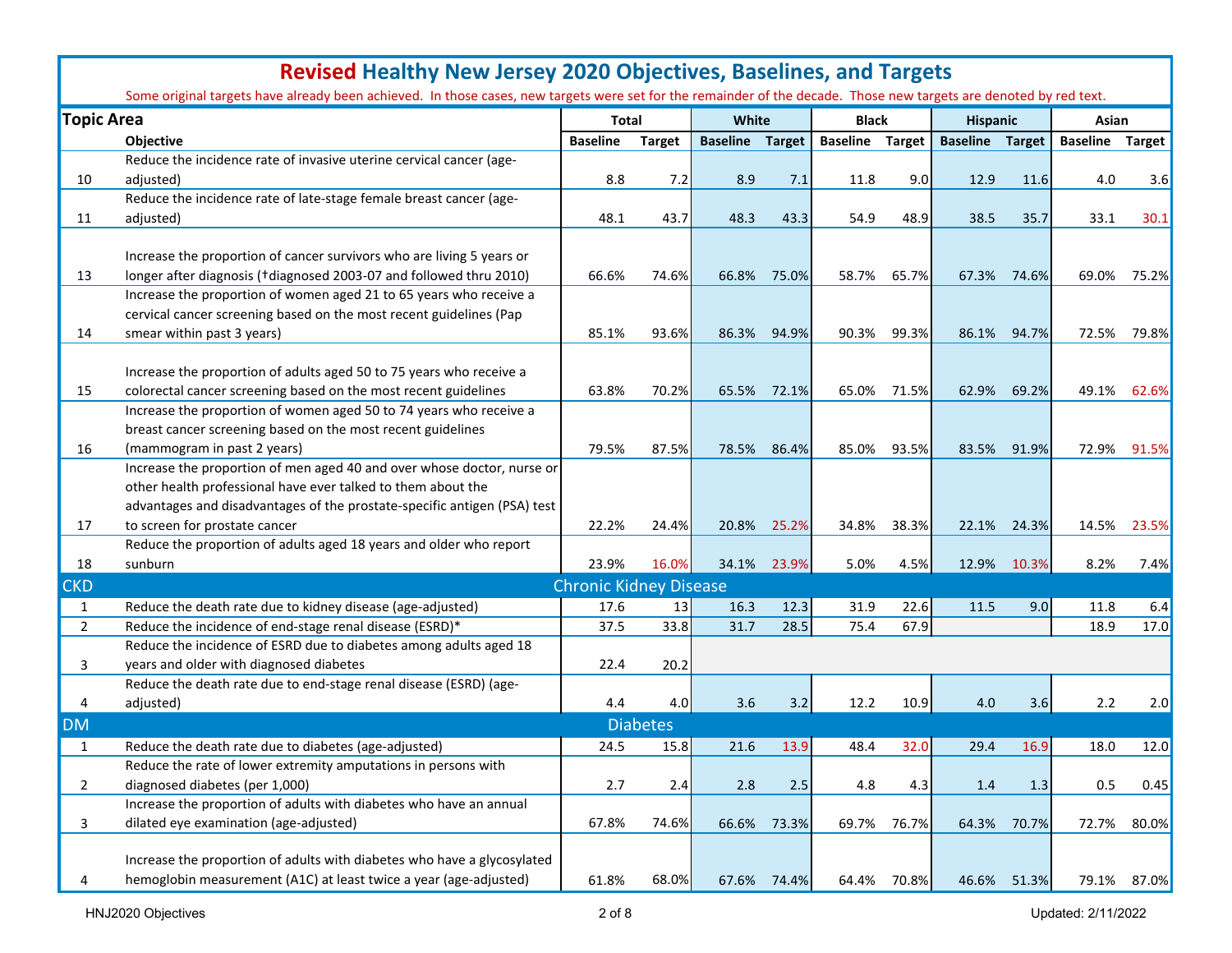|                | <b>Revised Healthy New Jersey 2020 Objectives, Baselines, and Targets</b>                                                                                          |  |                                         |                 |                        |       |                        |       |                        |             |                        |       |
|----------------|--------------------------------------------------------------------------------------------------------------------------------------------------------------------|--|-----------------------------------------|-----------------|------------------------|-------|------------------------|-------|------------------------|-------------|------------------------|-------|
|                | Some original targets have already been achieved. In those cases, new targets were set for the remainder of the decade. Those new targets are denoted by red text. |  |                                         |                 |                        |       |                        |       |                        |             |                        |       |
|                | <b>Topic Area</b>                                                                                                                                                  |  | <b>Total</b>                            |                 | White                  |       | <b>Black</b>           |       | <b>Hispanic</b>        |             | Asian                  |       |
|                | Objective                                                                                                                                                          |  | <b>Baseline</b>                         | <b>Target</b>   | <b>Baseline Target</b> |       | <b>Baseline Target</b> |       | <b>Baseline Target</b> |             | <b>Baseline Target</b> |       |
| <b>EH</b>      |                                                                                                                                                                    |  | <b>Environmental Health</b>             |                 |                        |       |                        |       |                        |             |                        |       |
| 1              | Reduce the number of unhealthful days throughout the state, as determined by the Air Quality Index                                                                 |  |                                         |                 |                        |       |                        |       |                        |             |                        |       |
|                | a Carbon monoxide                                                                                                                                                  |  | O                                       |                 |                        |       |                        |       |                        |             |                        |       |
|                | b Particulate matter                                                                                                                                               |  | O                                       | 0               |                        |       |                        |       |                        |             |                        |       |
|                | c Lead                                                                                                                                                             |  |                                         |                 |                        |       |                        |       |                        |             |                        |       |
|                | d Sulfur dioxide                                                                                                                                                   |  |                                         |                 |                        |       |                        |       |                        |             |                        |       |
|                | e Nitrogen dioxide                                                                                                                                                 |  | $\mathcal{P}$                           |                 |                        |       |                        |       |                        |             |                        |       |
|                | Increase the percentage of homes in New Jersey that have ever been                                                                                                 |  |                                         |                 |                        |       |                        |       |                        |             |                        |       |
| $\mathbf{2}$   | tested for radon                                                                                                                                                   |  | 25.4%                                   | 35.0%           |                        |       |                        |       |                        |             |                        |       |
|                | Increase the percentage of homes testing equal to or greater than 4                                                                                                |  |                                         |                 |                        |       |                        |       |                        |             |                        |       |
| 3              | picocuries per liter of air that have been mitigated                                                                                                               |  | 43.6%                                   | 50.0%           |                        |       |                        |       |                        |             |                        |       |
| 4              | Maintain or increase the percentage of community water systems in compliance with all current state and federal drinking water requirements for water quality      |  |                                         |                 |                        |       |                        |       |                        |             |                        |       |
|                | a Chemical standard                                                                                                                                                |  | 98%                                     | 100%            |                        |       |                        |       |                        |             |                        |       |
|                | b Radiological standard                                                                                                                                            |  | 98%                                     | 100%            |                        |       |                        |       |                        |             |                        |       |
|                | c Microbiological standard                                                                                                                                         |  | 94%                                     | 100%            |                        |       |                        |       |                        |             |                        |       |
|                | Reduce the number of beach closings due to elevated bacteriological                                                                                                |  |                                         |                 |                        |       |                        |       |                        |             |                        |       |
| 5              | levels                                                                                                                                                             |  | 48.3                                    | 30              |                        |       |                        |       |                        |             |                        |       |
| <b>HAI</b>     |                                                                                                                                                                    |  | <b>Healthcare-Associated Infections</b> |                 |                        |       |                        |       |                        |             |                        |       |
| $\mathbf{1}$   | Reduce central line blood related infections (CLASBI)                                                                                                              |  | 0.73                                    | 0.49            |                        |       |                        |       |                        |             |                        |       |
| $\overline{2}$ | Reduce catheter associated urinary tract infections (CAUTI)                                                                                                        |  | 1.00                                    | 0.74            |                        |       |                        |       |                        |             |                        |       |
| 3              | Reduce surgical site infections (SSI) in colon surgeries                                                                                                           |  | 0.83                                    | 0.69            |                        |       |                        |       |                        |             |                        |       |
|                | Reduce surgical site infections (SSI) in coronary artery bypass grafts                                                                                             |  |                                         |                 |                        |       |                        |       |                        |             |                        |       |
| 4              | (CABGs)                                                                                                                                                            |  | 0.80                                    | 0.74            |                        |       |                        |       |                        |             |                        |       |
| 5              | Reduce surgical site infections (SSI) in abdominal hysterectomies                                                                                                  |  | 1.21                                    | 0.70            |                        |       |                        |       |                        |             |                        |       |
| 6              | Reduce surgical site infections (SSI) in knee arthroplasties                                                                                                       |  | 0.95                                    | 0.70            |                        |       |                        |       |                        |             |                        |       |
| <b>HDS</b>     |                                                                                                                                                                    |  | <b>Heart Disease and Stroke</b>         |                 |                        |       |                        |       |                        |             |                        |       |
|                |                                                                                                                                                                    |  |                                         |                 |                        |       |                        |       |                        |             |                        |       |
| $\mathbf{1}$   | Reduce the death rate due to coronary heart disease (age-adjusted)                                                                                                 |  | 141.3                                   | 94.3            | 146.0                  | 99.7  | 168.5                  | 105.7 | 78.4                   | 59.8        | 66.2                   | 38.9  |
| $\overline{2}$ | Reduce the death rate due to stroke (age-adjusted)                                                                                                                 |  | 36.2                                    | 28.6            | 35.4                   | 28.0  | 52.9                   | 41.4  | 21.5                   | 17.1        | 21.7                   | 17.4  |
|                | Increase the proportion of adults who have had their blood cholesterol                                                                                             |  |                                         |                 |                        |       |                        |       |                        |             |                        |       |
| 3              |                                                                                                                                                                    |  | 78.8%                                   | 86.7%           | 81.3%                  | 89.4% |                        | 88.4% |                        | 68.7% 75.6% | 81.0%                  | 89.1% |
|                | checked within the preceding 5 years (age-adjusted)                                                                                                                |  |                                         |                 |                        |       | 80.4%                  |       |                        |             |                        |       |
| <b>HIV</b>     |                                                                                                                                                                    |  |                                         | <b>HIV/AIDS</b> |                        |       |                        |       |                        |             |                        |       |
|                |                                                                                                                                                                    |  |                                         |                 |                        |       |                        |       |                        |             |                        |       |
| $\mathbf{1}$   | Reduce the rate of HIV transmission among adolescents and adults                                                                                                   |  | 15.6                                    | 12.5            | 4.5                    | 2.7   | 65.3                   | 42.6  | 23.2                   | 18.6        | 6.4                    | 2.3   |
|                |                                                                                                                                                                    |  |                                         |                 |                        |       |                        |       |                        |             |                        |       |
|                | Increase the proportion of HIV-infected adolescents and adults who                                                                                                 |  |                                         |                 |                        |       |                        |       |                        |             |                        |       |
| 2              | receive HIV care and treatment consistent with current standards                                                                                                   |  | 54%                                     | 65%             | 56%                    | 67%   | 55%                    | 67%   | 49%                    | 60%         |                        |       |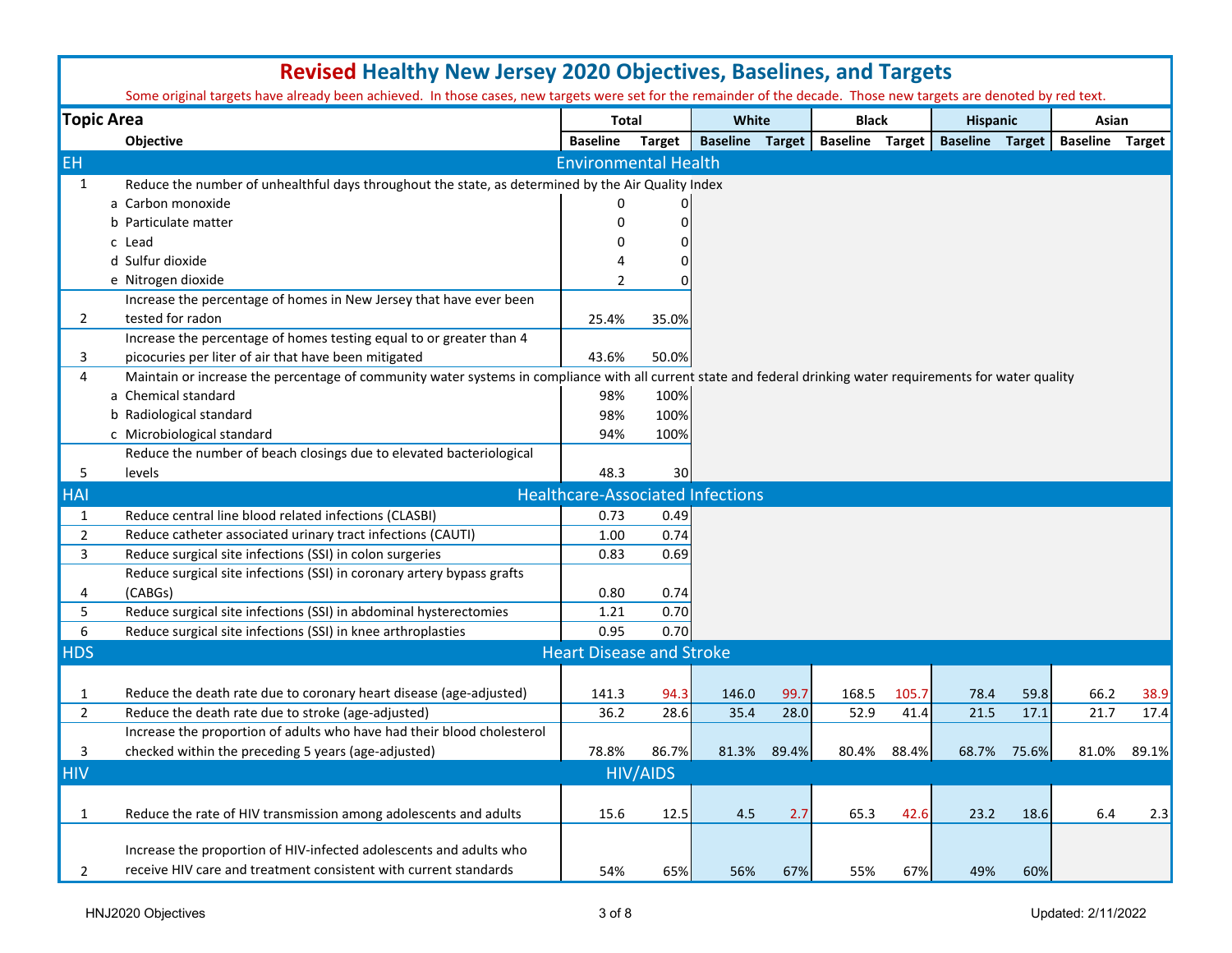|                   | <b>Revised Healthy New Jersey 2020 Objectives, Baselines, and Targets</b><br>Some original targets have already been achieved. In those cases, new targets were set for the remainder of the decade. Those new targets are denoted by red text. |                                       |               |                        |              |                        |             |                        |             |                        |              |  |
|-------------------|-------------------------------------------------------------------------------------------------------------------------------------------------------------------------------------------------------------------------------------------------|---------------------------------------|---------------|------------------------|--------------|------------------------|-------------|------------------------|-------------|------------------------|--------------|--|
| <b>Topic Area</b> |                                                                                                                                                                                                                                                 | <b>Total</b>                          |               | White                  |              | <b>Black</b>           |             | <b>Hispanic</b>        |             | Asian                  |              |  |
|                   | <b>Objective</b>                                                                                                                                                                                                                                | <b>Baseline</b>                       | <b>Target</b> | <b>Baseline Target</b> |              | <b>Baseline</b> Target |             | <b>Baseline Target</b> |             | <b>Baseline Target</b> |              |  |
| 3                 | Reduce the death rate due to HIV infection                                                                                                                                                                                                      | 5.3                                   | 2.0           | 1.7                    | 0.5          | 27.6                   | 9.2         | 6.0                    | 2.0         |                        |              |  |
|                   | Increase the proportion of HIV+ adults in care achieving a suppressed                                                                                                                                                                           |                                       |               |                        |              |                        |             |                        |             |                        |              |  |
| 4                 | viral load (VL <= 200 copies/ml)                                                                                                                                                                                                                | 48%                                   | 93.5%         |                        | 58% 100.0%   | 44%                    | 85.7%       | 49%                    | 95.5%       |                        |              |  |
|                   | Reduce the proportion of cases simultaneously diagnosed with HIV and                                                                                                                                                                            |                                       |               |                        |              |                        |             |                        |             |                        |              |  |
| 5                 | <b>AIDS</b>                                                                                                                                                                                                                                     | 26.6%                                 | 21.3%         |                        | 22.9% 18.3%  | 26.7%                  | 21.3%       |                        | 30.0% 24.0% |                        |              |  |
| <b>IMM</b>        |                                                                                                                                                                                                                                                 |                                       | Immunization  |                        |              |                        |             |                        |             |                        |              |  |
| $\mathbf{1}$      | Increase effective vaccination coverage levels for universally recommended vaccines among young children                                                                                                                                        |                                       |               |                        |              |                        |             |                        |             |                        |              |  |
|                   | a 4 doses diphtheria-tetanus-acellular pertussis (DTaP) vaccine by age 19                                                                                                                                                                       |                                       |               |                        |              |                        |             |                        |             |                        |              |  |
|                   | to 35 months                                                                                                                                                                                                                                    | 86.7%                                 | 95.0%         |                        |              |                        |             |                        |             |                        |              |  |
|                   | b birth dose of hepatitis B vaccine (0 to 3 days between birth date and                                                                                                                                                                         |                                       |               |                        |              |                        |             |                        |             |                        |              |  |
|                   | date of vaccination, reported by annual birth cohort)                                                                                                                                                                                           | 47.3%                                 | 75.0%         |                        |              |                        |             |                        |             |                        |              |  |
|                   | c 4 doses of pneumococcal conjugate vaccine (PCV) among children by age                                                                                                                                                                         |                                       |               |                        |              |                        |             |                        |             |                        |              |  |
|                   | 19 to 35 months                                                                                                                                                                                                                                 | 83.9%                                 | 90.0%         |                        |              |                        |             |                        |             |                        |              |  |
|                   | Increase the percentage of children aged 19 to 35 months who receive                                                                                                                                                                            |                                       |               |                        |              |                        |             |                        |             |                        |              |  |
|                   | the recommended doses of DTaP, polio, MMR, Hib, hepatitis B, varicella                                                                                                                                                                          |                                       |               |                        |              |                        |             |                        |             |                        |              |  |
| $\mathbf{2}$      | and pneumococcal conjugate vaccine (PCV)                                                                                                                                                                                                        | 67.9%                                 | 80.0%         |                        |              |                        |             |                        |             |                        |              |  |
|                   |                                                                                                                                                                                                                                                 |                                       |               |                        |              |                        |             |                        |             |                        |              |  |
|                   | Increase the percentage of noninstitutionalized adults aged 65 years and                                                                                                                                                                        |                                       |               |                        |              |                        |             |                        |             |                        |              |  |
| 3                 | older who have ever been vaccinated against pneumococcal infections                                                                                                                                                                             | 65.6%                                 | 72.2%         | 70.9%                  | 78.0%        | 46.5%                  | 63.9%       | 56.3%                  | 61.9%       |                        |              |  |
|                   |                                                                                                                                                                                                                                                 |                                       |               |                        |              |                        |             |                        |             |                        |              |  |
|                   | Increase the percentage of noninstitutionalized adults aged 65 years and                                                                                                                                                                        |                                       |               |                        |              |                        |             |                        |             |                        |              |  |
| 4                 | older who are vaccinated annually against seasonal influenza                                                                                                                                                                                    | 61.3%                                 | 67.4%         | 65.5%                  | 72.1%        |                        | 39.6% 63.8% | 49.0%                  | 60.9%       |                        | 61.6% 67.8%  |  |
| <b>IVP</b>        |                                                                                                                                                                                                                                                 | <b>Injury and Violence Prevention</b> |               |                        |              |                        |             |                        |             |                        |              |  |
| $\mathbf{1}$      | Reduce the death rate due to homicide                                                                                                                                                                                                           |                                       |               |                        |              |                        |             |                        |             |                        |              |  |
|                   | a age-adjusted                                                                                                                                                                                                                                  | 4.9                                   | 4.3           | 1.3                    | 0.9          | 20.9                   | 18.6        | 5.3                    | 3.1         |                        |              |  |
|                   | b 15-19 year old males                                                                                                                                                                                                                          | 16.6                                  | 9.2           |                        |              | 80.6                   | 50.6        | 15.4                   | 10.4        |                        |              |  |
|                   | c 20-34 years old - both genders                                                                                                                                                                                                                | 13.7                                  | 10.1          | 2.8                    | 1.1          | 64.2                   | 51.5        | 9.6                    | 6.8         |                        |              |  |
| $\overline{2}$    | Reduce the death rates due to firearm-related injuries                                                                                                                                                                                          |                                       |               |                        |              |                        |             |                        |             |                        |              |  |
|                   | a age-adjusted                                                                                                                                                                                                                                  | 5.3                                   | 4.7           | 2.8                    | 2.4          | 17.7                   | 15.8        | 4.0                    | 1.9         |                        |              |  |
|                   | b 15-19 year old males                                                                                                                                                                                                                          | 15.3                                  | 9.5           | <b>DSU</b>             | <b>DSU</b>   | 75.6                   | 49.1        |                        |             |                        |              |  |
| 3                 | Reduce the age-adjusted suicide rate                                                                                                                                                                                                            | 6.7                                   | 5.9           | 8.0                    | 7.0          | 2.9                    | 2.5         | 6.1                    | 3.5         | 5.2                    | 4.0          |  |
| 4                 | Reduce suicide attempts by adolescents (grades 9 through 12)                                                                                                                                                                                    | 7.2%                                  | 6.5%          | 4.8%                   | 4.3%         | 9.1%                   | 8.2%        | 11.7%                  | 10.5%       |                        |              |  |
| 5                 | Reduce the death rate due to motor vehicle-related injuries                                                                                                                                                                                     | 8.3                                   | 5.8           | 7.8                    | 2.4          | 11.5                   | 7.7         | 9.1                    | 5.9         | 5.1                    | 3.2          |  |
| 6                 | Reduce the death rate due to unintentional poisonings                                                                                                                                                                                           | 7.7                                   | 6.8           | 9.7                    | 8.6          | 9.7                    | 8.6         | 3.4                    | 3.1         |                        |              |  |
| $\overline{7}$    | Increase seat belt use                                                                                                                                                                                                                          |                                       |               |                        |              |                        |             |                        |             |                        |              |  |
|                   | a "always" by adults aged 18 years and older (self-reported)                                                                                                                                                                                    | 91.0%                                 | 100.0%        |                        | 90.9% 100.0% |                        | 89.1% 98.0% |                        | 90.5% 99.6% |                        | 94.8% 100.0% |  |
|                   | c observational                                                                                                                                                                                                                                 | 93.7%                                 | 100.0%        |                        |              |                        |             |                        |             |                        |              |  |
| <b>MCH</b>        |                                                                                                                                                                                                                                                 | <b>Maternal and Child Health</b>      |               |                        |              |                        |             |                        |             |                        |              |  |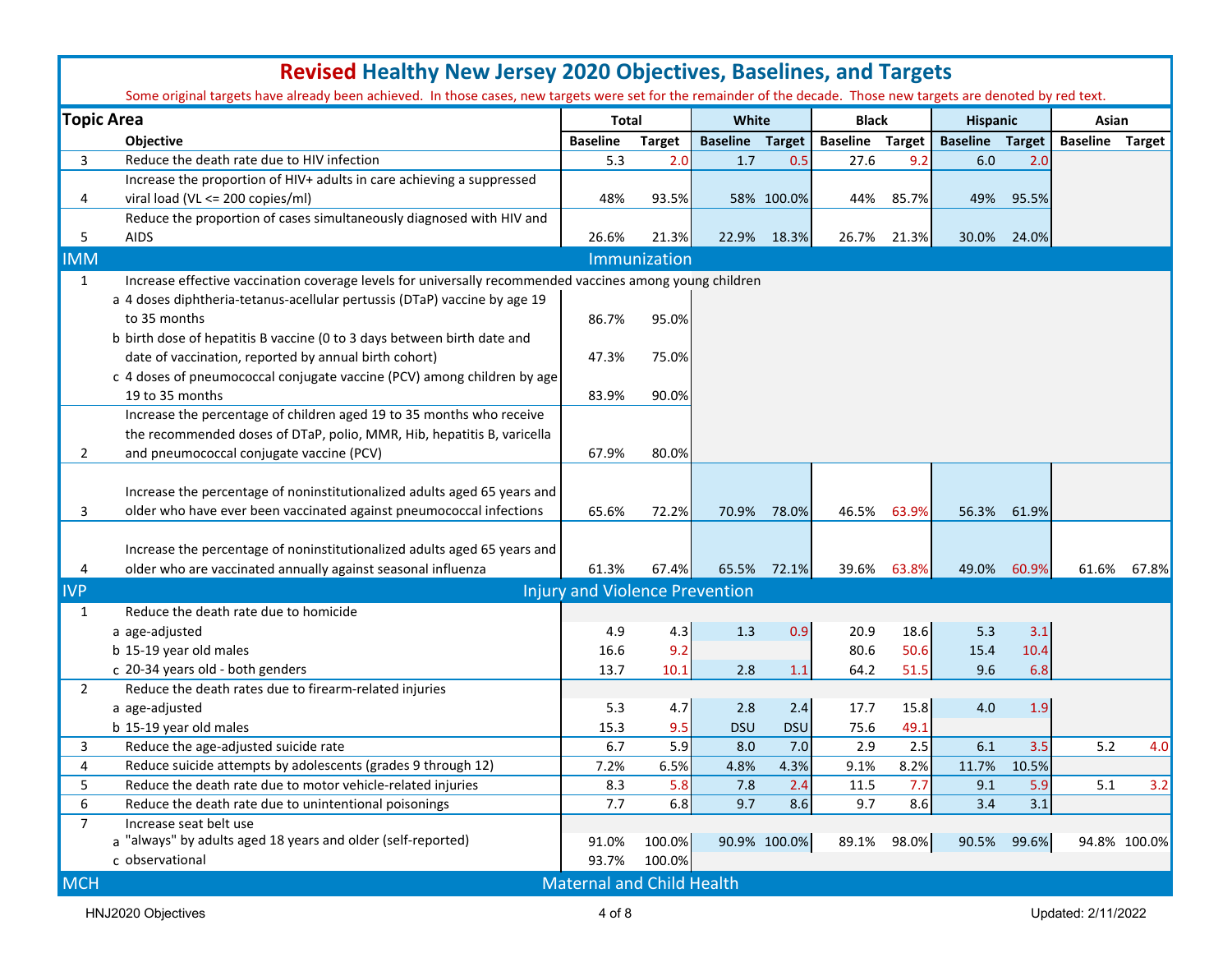|                | <b>Revised Healthy New Jersey 2020 Objectives, Baselines, and Targets</b>                                                                                          |                              |                   |                        |       |                        |             |                        |       |                        |       |  |  |  |
|----------------|--------------------------------------------------------------------------------------------------------------------------------------------------------------------|------------------------------|-------------------|------------------------|-------|------------------------|-------------|------------------------|-------|------------------------|-------|--|--|--|
|                | Some original targets have already been achieved. In those cases, new targets were set for the remainder of the decade. Those new targets are denoted by red text. |                              |                   |                        |       |                        |             |                        |       |                        |       |  |  |  |
|                | <b>Topic Area</b>                                                                                                                                                  | <b>Total</b>                 |                   | White                  |       | <b>Black</b>           |             | <b>Hispanic</b>        |       | Asian                  |       |  |  |  |
|                | Objective                                                                                                                                                          | <b>Baseline</b>              | <b>Target</b>     | <b>Baseline Target</b> |       | <b>Baseline Target</b> |             | <b>Baseline Target</b> |       | <b>Baseline Target</b> |       |  |  |  |
| $\mathbf{1}$   | Reduce the rate of all infant deaths                                                                                                                               | 5.1                          | 3.7               | 3.1                    | 1.9   | 10.9                   | 6.0         | 5.4                    | 3.3   | 2.3                    | 1.8   |  |  |  |
| $\overline{2}$ | Reduce low birth weight (LBW) and very low birth weight (VLBW)                                                                                                     |                              |                   |                        |       |                        |             |                        |       |                        |       |  |  |  |
|                | a low birth weight (LBW)                                                                                                                                           | 8.1%                         | 7.7%              | 7.3%                   | 6.0%  | 13.0%                  | 12.4%       | 7.5%                   | 7.1%  | 8.3%                   | 7.9%  |  |  |  |
|                | b very low birth weight (VLBW)                                                                                                                                     | 1.5%                         | 1.3%              | 1.3%                   | 0.9%  | 3.1%                   | 2.9%        | 1.5%                   | 1.3%  | 1.0%                   | 1.0%  |  |  |  |
|                | Increase the proportion of pregnant women who receive prenatal care                                                                                                |                              |                   |                        |       |                        |             |                        |       |                        |       |  |  |  |
| 3              | beginning in first trimester                                                                                                                                       | 72.1%                        | 75.7%             | 79.5%                  | 83.5% | 58.6%                  | 61.5%       | 65.0%                  | 68.3% | 78.5%                  | 82.4% |  |  |  |
| 4              | Decrease use of alcohol among pregnant women                                                                                                                       | 8.9%                         | 8.0%              | 9.2%                   | 8.3%  | 8.4%                   | 7.6%        | 9.7%                   | 8.7%  | 4.5%                   | 4.1%  |  |  |  |
| 5              | Decrease use of tobacco among pregnant women                                                                                                                       | 3.8%                         | 3.4%              | 5.0%                   | 4.5%  | 6.2%                   | 5.6%        | 2.0%                   | 1.8%  | 0.31%                  | 0.28% |  |  |  |
|                |                                                                                                                                                                    |                              |                   |                        |       |                        |             |                        |       |                        |       |  |  |  |
| 6              | Increase the proportion of infants who are put to sleep on their backs                                                                                             | 67.4%                        | 74.1%             | 76.1%                  | 83.7% | 48.8%                  | 53.7%       | 60.7%                  | 66.8% | 75.0%                  | 82.5% |  |  |  |
| $\overline{7}$ | Increase the proportion of infants who are breastfed                                                                                                               |                              |                   |                        |       |                        |             |                        |       |                        |       |  |  |  |
|                | a Ever                                                                                                                                                             | 80.5%                        | 85.0%             |                        |       |                        |             |                        |       |                        |       |  |  |  |
|                | b Exclusively through 3 months                                                                                                                                     | 37.0%                        | 45.0%             |                        |       |                        |             |                        |       |                        |       |  |  |  |
|                | c Exclusively through 6 months                                                                                                                                     | 14.0%                        | 25.5%             |                        |       |                        |             |                        |       |                        |       |  |  |  |
|                | Reduce the proportion of breastfeeding infants who receive formula                                                                                                 |                              |                   |                        |       |                        |             |                        |       |                        |       |  |  |  |
| 8              | supplementation before two days of age                                                                                                                             | 35.0%                        | 10.0%             |                        |       |                        |             |                        |       |                        |       |  |  |  |
|                | Increase the percentage of New Jersey delivery facilities that provide                                                                                             |                              |                   |                        |       |                        |             |                        |       |                        |       |  |  |  |
|                | maternal and newborn care consistent with the WHO/UNICEF Ten Steps                                                                                                 |                              |                   |                        |       |                        |             |                        |       |                        |       |  |  |  |
| 9              | to Successful Breastfeeding                                                                                                                                        | 0%                           | 50.0%             |                        |       |                        |             |                        |       |                        |       |  |  |  |
| 10             | Reduce the birth rate among females aged 15-17                                                                                                                     | 11.5                         | 3.6               | 2.6                    | 0.7   | 25.4                   | 6.7         | 29.1                   | 9.1   |                        |       |  |  |  |
|                | Reduce the blood lead level that 97.5% of children aged 1 to 5 years are                                                                                           |                              |                   |                        |       |                        |             |                        |       |                        |       |  |  |  |
| 11             | below                                                                                                                                                              |                              | 5 µg/dL 4.5 µg/dL |                        |       |                        |             |                        |       |                        |       |  |  |  |
| 12             | Reduce mean blood lead levels in children aged 1 to 5 years                                                                                                        | 3.4 µg/dL 1.5 µg/dL          |                   |                        |       |                        |             |                        |       |                        |       |  |  |  |
|                | Increase the percentage of infants receiving diagnostic follow-up after a                                                                                          |                              |                   |                        |       |                        |             |                        |       |                        |       |  |  |  |
| 13             | positive screen for hearing loss by 3 months of age                                                                                                                | 58.5%                        | 80.0%             | 66.3%                  | 80.0% | 53.0%                  | 80.0%       | 53.2%                  | 80.0% | 70.5%                  | 80.0% |  |  |  |
| 14             | Reduce c-sections among low-risk women                                                                                                                             | 34.9%                        | 27.9%             | 34.8%                  | 27.0% | 36.0%                  | 29.3%       | 33.5%                  | 27.6% | 37.5%                  | 30.2% |  |  |  |
| <b>NF</b>      |                                                                                                                                                                    | <b>Nutrition and Fitness</b> |                   |                        |       |                        |             |                        |       |                        |       |  |  |  |
| $\mathbf{1}$   | Prevent an increase in the proportion of the population that is obese                                                                                              |                              |                   |                        |       |                        |             |                        |       |                        |       |  |  |  |
|                | a adults 20 years and older (age-adjusted)                                                                                                                         | 23.8%                        | 23.8%             | 22.4%                  | 22.4% | 32.5%                  | 32.5%       | 28.0%                  | 28.0% | 11.0%                  | 11.0% |  |  |  |
|                | b high school students                                                                                                                                             | 10.7%                        | 7.8%              | 8.2%                   | 6.5%  | 16.5%                  | 8.4%        | 14.4%                  | 13.1% | 2.5%                   | 2.3%  |  |  |  |
| $\overline{2}$ | Increase the proportion of adults who consume fruits and vegetables                                                                                                |                              |                   |                        |       |                        |             |                        |       |                        |       |  |  |  |
|                | a at least one serving of fruit per day                                                                                                                            |                              |                   |                        |       |                        |             |                        |       |                        |       |  |  |  |
|                | b at least one serving of vegetables per day                                                                                                                       |                              |                   |                        |       |                        |             |                        |       |                        |       |  |  |  |
| 3              | Increase aerobic physical activity                                                                                                                                 |                              |                   |                        |       |                        |             |                        |       |                        |       |  |  |  |
|                | a                                                                                                                                                                  |                              |                   |                        |       |                        |             |                        |       |                        |       |  |  |  |
|                | proportion of NJ adults who meet current Federal physical activity                                                                                                 |                              |                   |                        |       |                        |             |                        |       |                        |       |  |  |  |
|                | guidelines for moderate or vigorous physical activity (age-adjusted)                                                                                               | 53.2%                        | 58.5%             | 57.1%                  | 62.8% |                        | 50.6% 55.7% | 43.6%                  | 48.0% | 49.2%                  | 54.1% |  |  |  |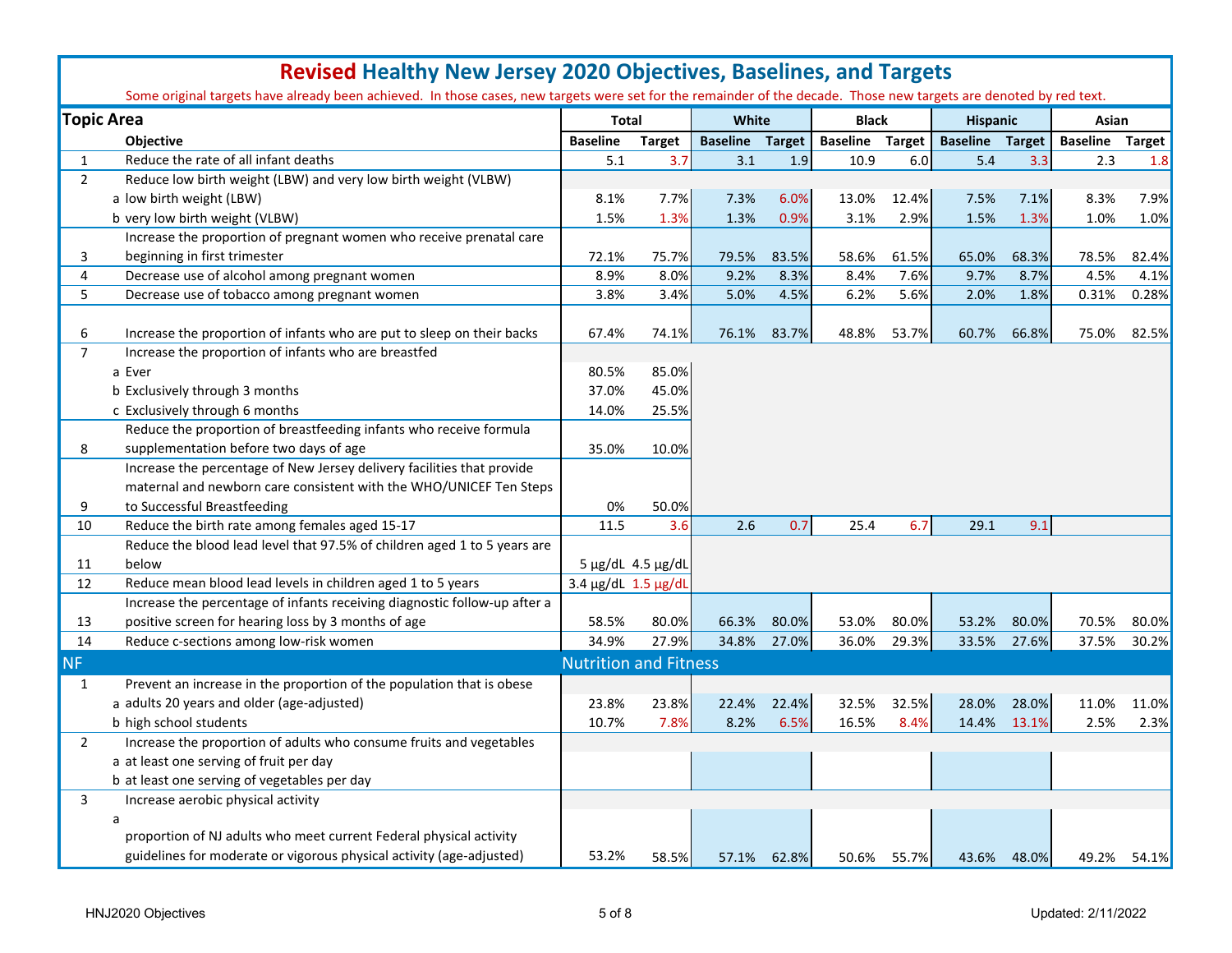|                | <b>Revised Healthy New Jersey 2020 Objectives, Baselines, and Targets</b>                                                                                          |                                         |                     |                        |       |                        |       |                        |       |                        |       |
|----------------|--------------------------------------------------------------------------------------------------------------------------------------------------------------------|-----------------------------------------|---------------------|------------------------|-------|------------------------|-------|------------------------|-------|------------------------|-------|
|                | Some original targets have already been achieved. In those cases, new targets were set for the remainder of the decade. Those new targets are denoted by red text. |                                         |                     |                        |       |                        |       |                        |       |                        |       |
|                | <b>Topic Area</b>                                                                                                                                                  | <b>Total</b>                            |                     | White                  |       | <b>Black</b>           |       | <b>Hispanic</b>        |       | Asian                  |       |
|                | <b>Objective</b>                                                                                                                                                   | <b>Baseline</b>                         | <b>Target</b>       | <b>Baseline Target</b> |       | <b>Baseline Target</b> |       | <b>Baseline Target</b> |       | <b>Baseline Target</b> |       |
|                | b proportion of NJ high school students that meet current physical activity<br>guidelines for aerobic physical activity (data shown are 60+ min, 5+                |                                         |                     |                        |       |                        |       |                        |       |                        |       |
|                | days/wk)                                                                                                                                                           | 41.5%                                   | 54.8%               | 45.2%                  | 58.9% | 33.9%                  | 48.5% | 37.6%                  | 46.3% | 43.8%                  | 48.2% |
| 4              | Reduce screen time among high school students                                                                                                                      |                                         |                     |                        |       |                        |       |                        |       |                        |       |
|                | a Reduce the proportion who watch TV for more than 3 hours a day                                                                                                   | 28.5%                                   | 25.7%               | 23.7%                  | 21.3% | 41.2%                  | 37.1% | 38.1%                  | 34.3% | 15.8%                  | 14.2% |
|                | b Reduce the proportion who play video or computer games or use the                                                                                                |                                         |                     |                        |       |                        |       |                        |       |                        |       |
|                | computer for non-schoolwork for more than 3 hours a day                                                                                                            | 37.3%                                   | 33.6%               | 35.7%                  | 32.1% | 43.8%                  | 39.4% | 38.1%                  | 34.3% | 35.3%                  | 31.8% |
|                | Reduce the proportion of high school students (grades 9-12) who drank                                                                                              |                                         |                     |                        |       |                        |       |                        |       |                        |       |
| 5              | soda one or more times per day in the past 7 days                                                                                                                  | 19.9%                                   | 11.0%               | 18.7%                  | 9.4%  | 22.6%                  | 12.3% | 21.3%                  | 17.5% | 11.8%                  | 4.2%  |
| <b>OSH</b>     |                                                                                                                                                                    | <b>Occupational Safety &amp; Health</b> |                     |                        |       |                        |       |                        |       |                        |       |
| $\mathbf{1}$   | Reduce the mortality rate due to work-related fatal injuries (unintentional and homicide)                                                                          |                                         |                     |                        |       |                        |       |                        |       |                        |       |
|                | a all industry                                                                                                                                                     | 2.1                                     | 1.7                 |                        |       |                        |       |                        |       |                        |       |
|                | b construction                                                                                                                                                     | 11.0                                    | 6.7                 |                        |       |                        |       |                        |       |                        |       |
|                | Reduce deaths from pneumoconiosis among persons aged 15 years and                                                                                                  |                                         |                     |                        |       |                        |       |                        |       |                        |       |
| $\mathbf{2}$   | older (per 1,000,000)                                                                                                                                              | 6.9                                     | 6.0                 |                        |       |                        |       |                        |       |                        |       |
|                | Reduce the proportion of persons who have elevated (>=25 µg/dL) blood                                                                                              |                                         |                     |                        |       |                        |       |                        |       |                        |       |
| 3              | lead concentrations from work exposures                                                                                                                            | 1.8                                     | 1.2                 |                        |       |                        |       |                        |       |                        |       |
| <b>OA</b>      |                                                                                                                                                                    |                                         | <b>Older Adults</b> |                        |       |                        |       |                        |       |                        |       |
| 1              | Reduce the rate of hip fractures among older adults                                                                                                                |                                         |                     |                        |       |                        |       |                        |       |                        |       |
|                | a females aged 65 years and older                                                                                                                                  | 738                                     | 601.2               | 857                    | 787.8 | 230                    | 217.7 | 341                    | 263.7 | 296                    | 195.3 |
|                | b males aged 65 years and older                                                                                                                                    | 362                                     | 310.5               | 407                    | 360.9 | 201                    | 141.3 | 205                    | 130.5 | 107                    | 95.4  |
|                | Prevent an increase in the rate of fall-related deaths among persons                                                                                               |                                         |                     |                        |       |                        |       |                        |       |                        |       |
| $\mathbf{2}$   | aged 65 years and older                                                                                                                                            | 25.5                                    | 25.5                | 29.1                   | 29.1  | 12.8                   | 12.8  | 12.4                   | 12.4  | 13.9                   | 13.9  |
|                | Increase the proportion of older adults aged 65+ years who engage in                                                                                               |                                         |                     |                        |       |                        |       |                        |       |                        |       |
| 3              | some leisure-time physical activity                                                                                                                                | 64.2%                                   | 70.6%               | 65.3%                  | 71.8% | 57.9%                  | 63.7% | 57.5%                  | 63.3% | 69.0%                  | 75.9% |
|                |                                                                                                                                                                    |                                         |                     |                        |       |                        |       |                        |       |                        |       |
|                | Reduce the percentage of funds allocated to nursing homes as compared                                                                                              |                                         |                     |                        |       |                        |       |                        |       |                        |       |
| 4              | to funds allocated to Home and Community Based Programs (HCBP)                                                                                                     | 71.3%                                   | 59.2%               |                        |       |                        |       |                        |       |                        |       |
|                | Reduce the percentage of non-institutionalized persons aged 65 years                                                                                               |                                         |                     |                        |       |                        |       |                        |       |                        |       |
| 5              | and older reporting fair or poor health status                                                                                                                     | 26.3%                                   | 21.5%               | 23.9%                  | 17.1% | 30.8%                  | 29.3% | 47.0%                  | 44.7% |                        |       |
| PHI            |                                                                                                                                                                    | <b>Public Health Infrastructure</b>     |                     |                        |       |                        |       |                        |       |                        |       |
|                |                                                                                                                                                                    |                                         |                     |                        |       |                        |       |                        |       |                        |       |
|                | Increase the proportion of NJ community colleges that offer public                                                                                                 |                                         |                     |                        |       |                        |       |                        |       |                        |       |
| $\mathbf{1}$   | health or related associates degrees and/or certificate programs                                                                                                   | 0.0%                                    | 20.0%               |                        |       |                        |       |                        |       |                        |       |
|                |                                                                                                                                                                    |                                         |                     |                        |       |                        |       |                        |       |                        |       |
|                | Increase the percentage of local public health agencies actively                                                                                                   |                                         |                     |                        |       |                        |       |                        |       |                        |       |
| $\overline{2}$ | participating in county-wide community public health partnerships                                                                                                  | 95.0%                                   | 100.0%              |                        |       |                        |       |                        |       |                        |       |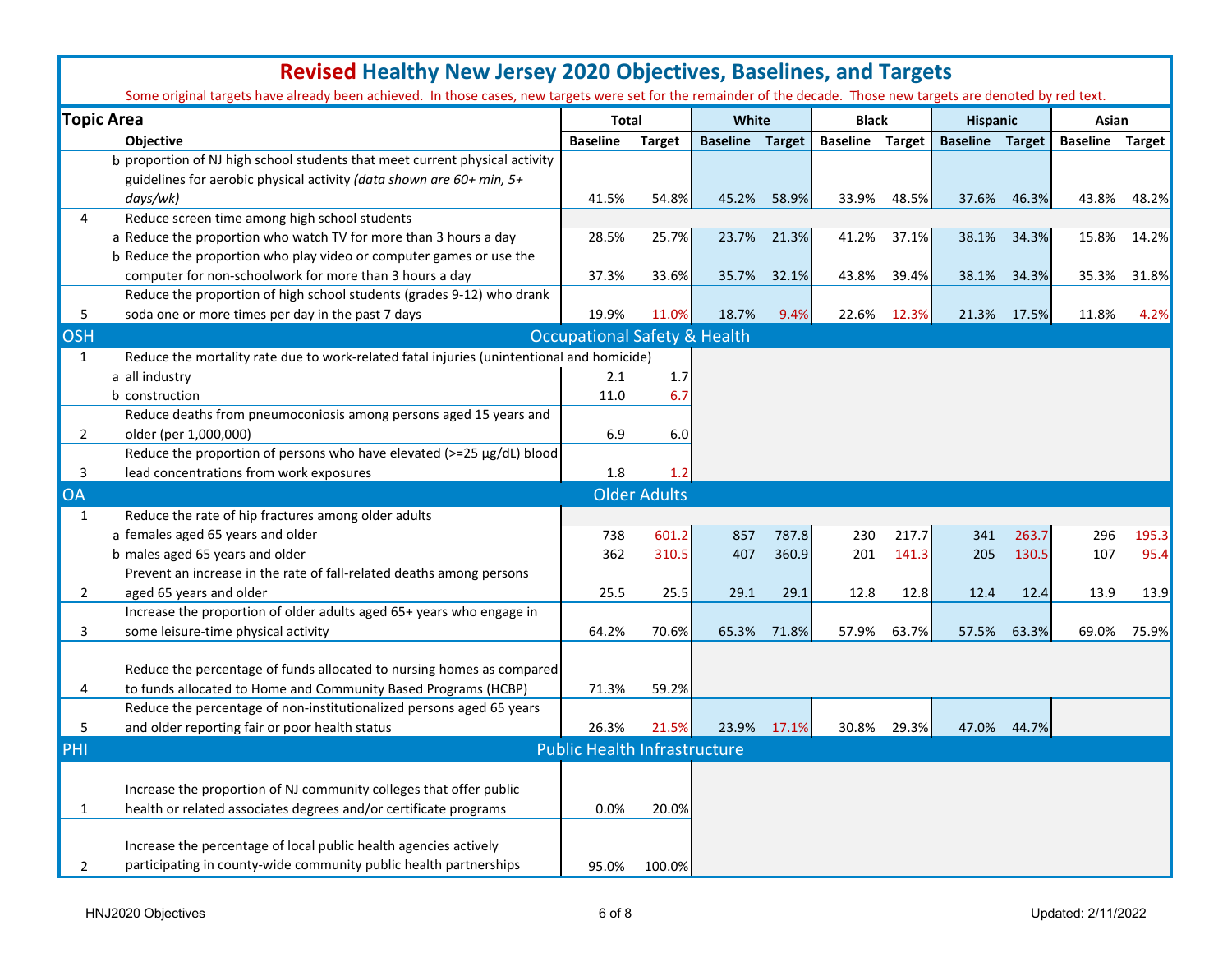|                | <b>Revised Healthy New Jersey 2020 Objectives, Baselines, and Targets</b><br>Some original targets have already been achieved. In those cases, new targets were set for the remainder of the decade. Those new targets are denoted by red text. |                                      |                    |                        |       |                        |       |                        |       |                        |       |  |  |  |
|----------------|-------------------------------------------------------------------------------------------------------------------------------------------------------------------------------------------------------------------------------------------------|--------------------------------------|--------------------|------------------------|-------|------------------------|-------|------------------------|-------|------------------------|-------|--|--|--|
|                | <b>Topic Area</b>                                                                                                                                                                                                                               | <b>Total</b>                         |                    | White                  |       | <b>Black</b>           |       | <b>Hispanic</b>        |       | Asian                  |       |  |  |  |
|                | Objective                                                                                                                                                                                                                                       | <b>Baseline</b>                      | <b>Target</b>      | <b>Baseline Target</b> |       | <b>Baseline Target</b> |       | <b>Baseline Target</b> |       | <b>Baseline Target</b> |       |  |  |  |
|                | Increase the proportion of local health departments that achieve                                                                                                                                                                                |                                      |                    |                        |       |                        |       |                        |       |                        |       |  |  |  |
| 4              | voluntary national accreditation                                                                                                                                                                                                                | 0.0%                                 | 75.0%              |                        |       |                        |       |                        |       |                        |       |  |  |  |
| PHP            |                                                                                                                                                                                                                                                 | <b>Public Health Preparedness</b>    |                    |                        |       |                        |       |                        |       |                        |       |  |  |  |
|                | Reduce the time necessary to issue official information to the public                                                                                                                                                                           |                                      |                    |                        |       |                        |       |                        |       |                        |       |  |  |  |
| 1              | about a public health emergency                                                                                                                                                                                                                 | 6 hours                              | 5 hours            |                        |       |                        |       |                        |       |                        |       |  |  |  |
|                | Reduce the time necessary to activate designated personnel in response                                                                                                                                                                          |                                      |                    |                        |       |                        |       |                        |       |                        |       |  |  |  |
| 2              | to a public health emergency                                                                                                                                                                                                                    | 120 min                              | 60 min             |                        |       |                        |       |                        |       |                        |       |  |  |  |
|                | Reduce the time to implement corrective action items contained within                                                                                                                                                                           |                                      |                    |                        |       |                        |       |                        |       |                        |       |  |  |  |
| 3              | After Action Reports and Improvement Plans                                                                                                                                                                                                      | 176 days                             | 90 days            |                        |       |                        |       |                        |       |                        |       |  |  |  |
| <b>STD</b>     |                                                                                                                                                                                                                                                 | <b>Sexually Transmitted Diseases</b> |                    |                        |       |                        |       |                        |       |                        |       |  |  |  |
|                | Reduce the rate of Chlamydia trachomatis infections among females 15-                                                                                                                                                                           |                                      |                    |                        |       |                        |       |                        |       |                        |       |  |  |  |
| 1              | 24 years-old ("tested anywhere")                                                                                                                                                                                                                | 2,694                                | 2,425              |                        |       |                        |       |                        |       |                        |       |  |  |  |
| 3              | Reduce the incidence rate of gonorrhea                                                                                                                                                                                                          |                                      |                    |                        |       |                        |       |                        |       |                        |       |  |  |  |
|                | a males aged under 30 years                                                                                                                                                                                                                     | 129                                  | 116                |                        |       |                        |       |                        |       |                        |       |  |  |  |
|                | b females aged under 30 years                                                                                                                                                                                                                   | 179                                  | 161                |                        |       |                        |       |                        |       |                        |       |  |  |  |
|                | Reduce the sustained domestic transmission of primary and secondary                                                                                                                                                                             |                                      |                    |                        |       |                        |       |                        |       |                        |       |  |  |  |
| 4              | syphilis                                                                                                                                                                                                                                        | 2.8                                  | 2.5                | 1.3                    | 1.2   | 8.2                    | 7.0   | 6.0                    | 5.0   | 0.4                    | 0.4   |  |  |  |
| 5              | Reduce the congenital syphilis incidence rate                                                                                                                                                                                                   | 11.8                                 | 5.8                | 2.2                    | 1.1   | 58.0                   | 29.0  | 7.2                    | 3.6   | 8.3                    | 4.1   |  |  |  |
| <b>TU</b>      |                                                                                                                                                                                                                                                 |                                      | <b>Tobacco Use</b> |                        |       |                        |       |                        |       |                        |       |  |  |  |
| $\mathbf{1}$   | Reduce the proportion of the population who are current smokers (any use in past 30 days)                                                                                                                                                       |                                      |                    |                        |       |                        |       |                        |       |                        |       |  |  |  |
|                | a adults aged 18 years and older (age-adjusted)                                                                                                                                                                                                 | 17.1%                                | 12.4%              | 18.8%                  | 13.5% | 20.8%                  | 16.7% | 13.6%                  | 9.6%  | 8.1%                   | 4.0%  |  |  |  |
|                | b high school students (grades 9-12)                                                                                                                                                                                                            | 14.3%                                | 7.4%               | 15.4%                  | 9.0%  | 11.1%                  | 3.6%  | 14.6%                  | 7.7%  |                        |       |  |  |  |
|                | c middle school students (grades 7-8)                                                                                                                                                                                                           | 1.2%                                 | 1.0%               | 0.9%                   | 0.7%  | 0.5%                   | 0.4%  | 2.4%                   | 1.9%  | 0.4%                   | 0.3%  |  |  |  |
|                | Reduce current tobacco use (cigarettes, cigars, smokeless tobacco, bidis)                                                                                                                                                                       |                                      |                    |                        |       |                        |       |                        |       |                        |       |  |  |  |
| $\overline{2}$ | by high school students (grades 9-12)                                                                                                                                                                                                           | 23.3%                                | 12.8%              | 24.4%                  | 14.9% | 20.8%                  | 8.8%  | 24.5%                  | 13.4% |                        |       |  |  |  |
|                | Reduce the proportion of high school student (grades 9-12) nonsmokers                                                                                                                                                                           |                                      |                    |                        |       |                        |       |                        |       |                        |       |  |  |  |
| 3              | exposed to secondhand smoke                                                                                                                                                                                                                     | 48.1%                                | 43.3%              | 52.1%                  | 46.9% | 46.4%                  | 41.8% | 43.0%                  | 38.7% | 30.9%                  | 27.9% |  |  |  |
|                |                                                                                                                                                                                                                                                 |                                      | Tuberculosis       |                        |       |                        |       |                        |       |                        |       |  |  |  |
| TB.            | Reduce the incidence rate of tuberculosis (TB)                                                                                                                                                                                                  | 4.6                                  |                    |                        |       |                        |       |                        |       |                        |       |  |  |  |
| 1              |                                                                                                                                                                                                                                                 |                                      | 3.2                | 0.8                    | 0.4   | 7.6                    | 3.8   | 8.0                    | 5.4   | 21.5                   | 13.3  |  |  |  |
|                | Increase the treatment completion rate within 12 months for all TB<br>cases which can be adequately treated in that time frame                                                                                                                  |                                      |                    |                        |       |                        |       |                        |       |                        |       |  |  |  |
| 2              |                                                                                                                                                                                                                                                 | 90.7%                                | 93.0%              |                        |       |                        |       |                        |       |                        |       |  |  |  |
|                | Increase the treatment completion rate of contacts to sputum smear-                                                                                                                                                                             |                                      |                    |                        |       |                        |       |                        |       |                        |       |  |  |  |
|                | positive cases who are diagnosed with latent tuberculosis infection                                                                                                                                                                             |                                      |                    |                        |       |                        |       |                        |       |                        |       |  |  |  |
| 3              | (LTBI) and started LTBI treatment                                                                                                                                                                                                               | 70.0%                                | 93.9%              |                        |       |                        |       |                        |       |                        |       |  |  |  |
|                | Increase the proportion of TB cases alive at diagnosis for which an HIV                                                                                                                                                                         |                                      |                    |                        |       |                        |       |                        |       |                        |       |  |  |  |
| 4              | status is known                                                                                                                                                                                                                                 | 80.6%                                | 90.0%              |                        |       |                        |       |                        |       |                        |       |  |  |  |
|                |                                                                                                                                                                                                                                                 |                                      |                    |                        |       |                        |       |                        |       |                        |       |  |  |  |